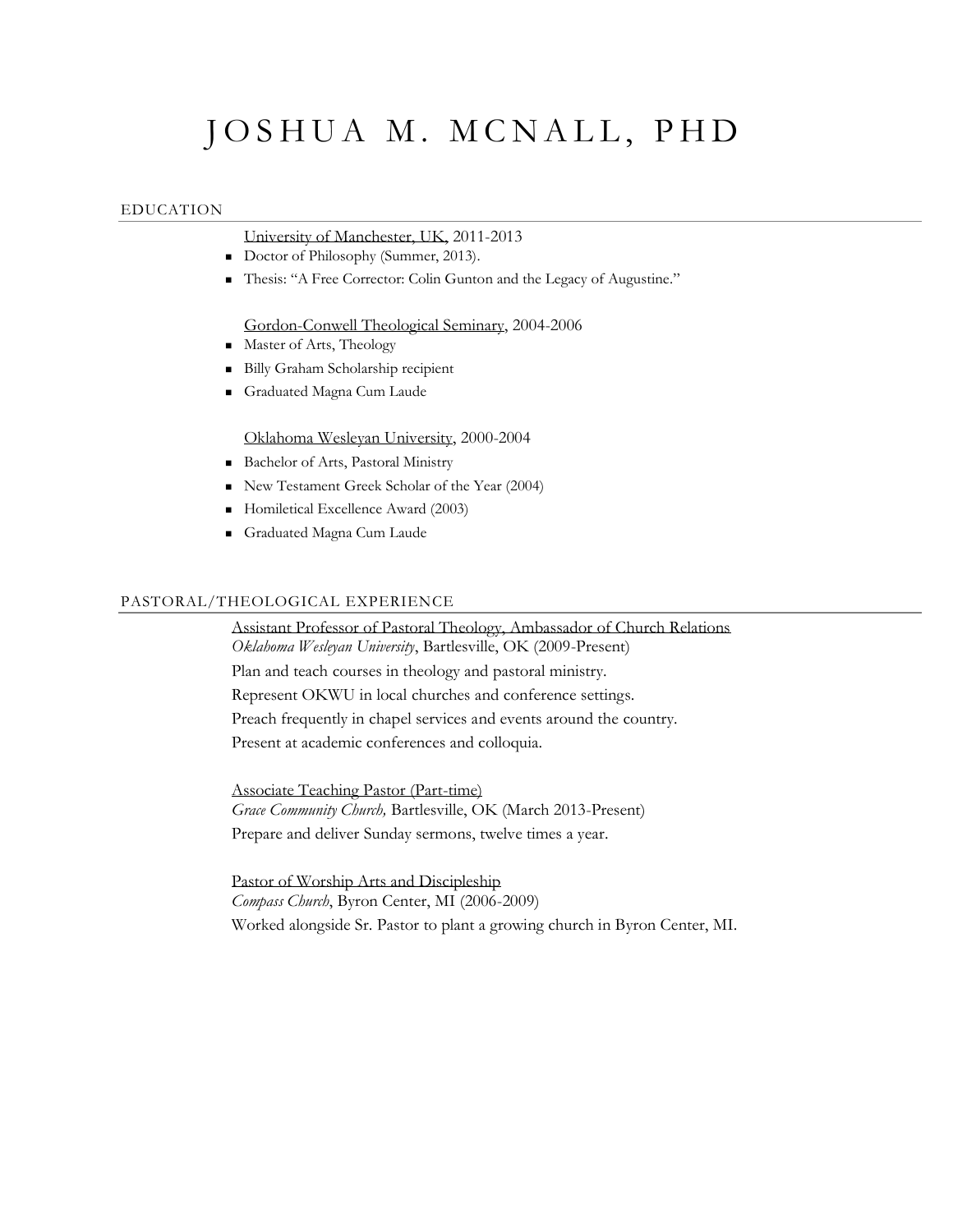#### **Books:**

- *Perhaps: Reclaiming the Sacred Middle Ground Between Doubt and Dogmatism* (Downers Grove, IL: IVP Academic, MS submitted, forthcoming).
- *The Mosaic of Atonement: An Integrated Approach to Christ's Work* (Grand Rapids, MI: Zondervan Academic, 2019).
- *Long Story Short: The Bible in Six Simple Movements* (Nashville, TN: Seedbed, 2018).
- *A Free Corrector: Colin Gunton and the Legacy of Augustine* (Minneapolis: Fortress, 2015).

## **Journal Articles and Chapters in Edited Volumes:**

- "Who's on Third? (Re)locating the Spirit in the Triune Taxis," in *The Third Person of the Trinity: Explorations in Constructive Dogmatics.* 2020 LATC Conference, eds. Oliver D. Crisp and Fred Sanders (Grand Rapids: Zondervan Academic, forthcoming). This chapter was co-authored with E. Jerome Van Kuiken.
- "Gunton and Augustine," in *The T&T Clark Companion to Colin Gunton* (London: T&T Clark, under contract, forthcoming).
- "Shrinking Pigeon, Brooding Dove: The Holy Spirit in Recent Works by Sarah Coakley and N.T. Wright," *Scottish Journal of Theology*, 69:3 (2016), 295–308.

## **Papers/Presentations**

- "The Mosaic of Atonement." A paper/panel discussion at the Evangelical Theological Society (Jan., 2019).
- "On Being and Not Being a Social Trinitarian: Colin Gunton." A paper presented at the Evangelical Theological Society (Jan., 2017).
- "*Imago Christi* or *Imago Trinitatis:* Augustine and Irenaeus on the Image of God in Humankind." A paper presented at the Nazarene Theological Seminary Postgraduate Seminar, Kansas City, Missouri (Jan., 2013).
- "Gunton and Augustine's World: The Question of a Dualistic Imbalance in Augustine's Doctrine of Creation." A paper presented at the Nazarene Theological Seminary Post-graduate Seminar, Kansas City, Missouri (Jan., 2012).
- "Gunton and Augustine's Modern Afterlife: An Examination of Augustine's Influence upon Cartesian Thought." A paper presented at the Nazarene Theological College, PhD Colloquium, Manchester, England (June, 2012).
- "Critiques of Colin Gunton." A paper presented at the Nazarene Theological Seminary Post-graduate Seminar, Kansas City, Missouri (Jan., 2011).